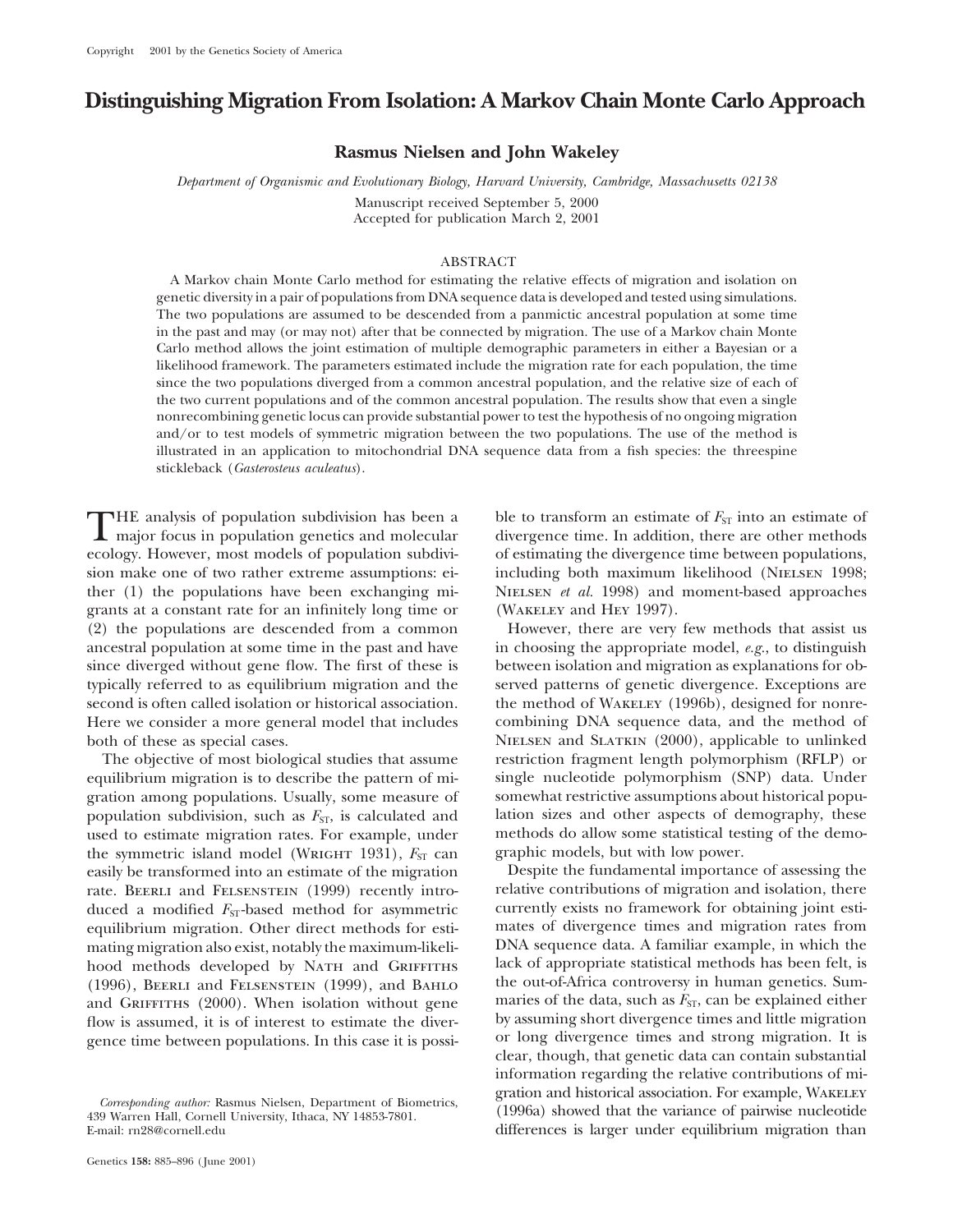under isolation, even when  $F_{ST}$  is the same in both models. However, the variance of pairwise differences is a fairly drastic summary of the information in the data. As a single statistic, like  $F_{ST}$ , it will not likely be useful in distinguishing among more complicated demographic histories.

The aim of this article is to develop a framework for jointly estimating divergence times and migration rates between two populations from DNA sequence data. We consider a general model, described in the next section, in which the migration rate for each population may be different, and the ancestral population and the two descendent populations may all be of different effective sizes. We make use of both likelihood and Bayesian approaches to ancestral inference. The likelihood function and the posterior distributions are calculated using a Markov chain Monte Carlo (MCMC) method. Our results show that it is possible to obtain reliable joint<br>
FIGURE 1.—A graphical representation of the model consid-<br>
ered in this article. single-locus DNA sequence data. In addition, it is possible to distinguish models of low gene flow and short

consider a restricted three-parameter model in which genealogies.  $N_1 = N_2 = N_A$ , and  $m_1 = m_2$ .

We assume selective neutrality and that there is no STATISTICS further population subdivision within each population. Further, we assume that the population sizes,  $N_1$ ,  $N_2$ , and We are interested in making inferences about the  $N_A$ , do not change over time. To model the mutational parameters  $\Theta = \{\theta, M_1, M_2, r, a, T\}$  using the observed process we use an infinite sites model without recombi- sequence data *X.* The first approach we use is to calcunation (WATTERSON 1975). However, the method could late (or approximate) the likelihood function for the easily be extended to more general mutation models. parameters  $L(\Theta | X) \propto Pr(X | \Theta)$  to obtain point esti-<br>We let  $\mu$  be the rate of neutral infinite sites mutation mates and confidence intervals for the parameters and We let  $\mu$  be the rate of neutral infinite sites mutation per sequence per generation. to perform statistical tests.



divergence times from models of high gene flow and Tavaret (1984) and Hubson (1991). Here, we scale all long divergence times and to assess asymmetries in the parameters by  $N_1$  and consider the behavior of the rates of migration between the two populations. model as  $N_1 \to \infty$  and  $4N_1\mu \to \theta$ ,  $N_2/N_1 \to r$ ,  $N_A/N_1 \to \infty$  $a, 2N_1m_1 \rightarrow M_1$ , and  $2N_2m_2 \rightarrow M_2$ . A coalescence process then arises from a large class of exchangeable popula-MODEL tion arises from a large class of exemingeable popula-<br>tion genetic models including Moran models and The demographic model we consider is a model of Wright-Fisher models (WILKINSON-HERBOTS 1998). In divergence between two populations that arose from a this coalescence process, time is measured in units of single ancestral population at generation  $t$  in the past.  $2N_1$  generations. Assume that at a given point in time In the most general version of the model we allow all there are  $n_1$  ancestral gene copies in population 1 and three populations, the ancestor and both descendants,  $n_2$  ancestral gene copies in population 2. Looking back to have different effective population sizes. The two in time, coalescence events occur in population 1 and populations may exchange migrants, and we allow the population 2 at rate  $n_1(n_1 - 1)/2$  and  $n_2(n_2 - 1)/(2r)$ , migration rate to differ between the two. A graphical respectively, up until the time of population divergence representation of this demographic model is depicted  $T = t/2N_1$ . At the same time migration events are ocin Figure 1. There are five parameters: *t*, *N*<sub>1</sub>, *N*<sub>2</sub>, *N*<sub>4</sub>, *m*<sub>1</sub>, curring at rate  $n_1M_1$  and  $n_2M_2$  and mutations arise indeand  $m_2$ .  $N_1$  and  $N_2$  are the effective population sizes of pendently on each lineage according to a Poisson prothe first and the second sampled populations, respec- cess with rate  $\theta/2$ . At time *T*, the two populations merge tively.  $N_A$  is the population size of the ancestral popula- (looking backward in time) and a new ancestral sample tion,  $m_1$  is the proportion of population 1 that is replaced is created by setting  $n_A = n_1 + n_2$ . Thereafter, coalesby migrants from population 2 in each generation, and cence events occur at rate  $n_A(n_A - 1)/(2a)$  until only  $m_2$  is the proportion of population 2 that is replaced by one gene copy is left in the sample. This is the stochastic migrants from population 1 each generation. We also process that we use to assign probabilities to different

The coalescent process under this model follows from **Bayesian inference:** In addition to a likelihood framethe now-classical theory of KINGMAN (1982a,b); see also work, we also explore the utility of a Bayesian approach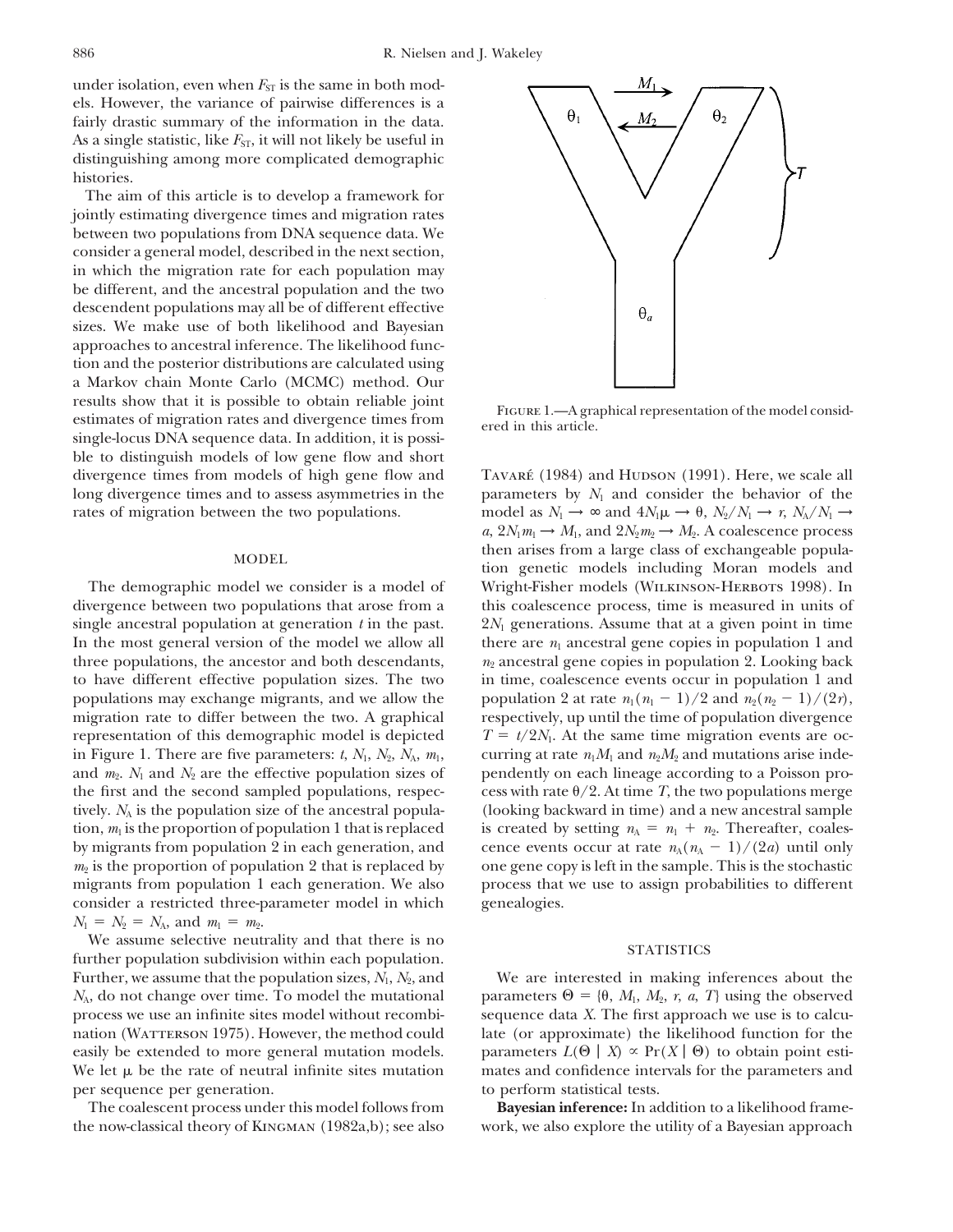to estimating parameters and making probabilistic state- one parameter of interest, that this parameter is on the ments regarding  $\Theta$ . In this, we assume the existence of boundary of the parameter space, and that no other some prior distribution for  $\Theta$ ,  $f(\Theta)$ , and make infer- parameters are on the boundary, the log-likelihoodences regarding  $\Theta$  on the basis of the posterior distribu- ratio test statistic should instead be asymptotically distion  $f(\Theta \mid X)$ . The posterior distribution is obtained tributed as a random variable that takes the value 0 with from the prior distribution using probability 0.5 and takes on a value from a  $\chi_1^2$  distribu-

$$
f(\Theta \mid X) = \Pr(X \mid \Theta) f(\Theta) / \Pr(X). \tag{1}
$$

assume that  $log(r)$  and  $log(a)$  are uniformly distributed data from individual nucleotide sites are all correlated on an interval symmetric around 0. Assuming uniform because of shared common ancestry. The likelihood priors implies that we assign equal probability mass to function cannot be written as the product of the likeliall possible values of the parameter; *i.e.*, we assume that hood in multiple independent data points. In this sense, all possible values of the parameter are equally likely there is only one independent data point and it is not before observing the data. To ensure that the posterior appropriate to appeal to the standard asymptotic results. distributions are proper, *i.e.*, that they are real probabil- To perform valid likelihood-ratio tests we therefore ity distributions, we must constrain the parameter space. explore the use of parametric bootstrapping. Parametric Unless otherwise stated, the parameters were con-<br>bootstrapping proceeds by approximating the null disstrained as follows:  $M_i \in [0, 10]$ ,  $i = 1, 2$ ;  $T \in [0, 10]$ ; tribution of the likelihood-ratio test statistic by the distri $log(r) \in [-10, 10]$ ;  $log(a) \in [-10, 10]$ . These ranges bution of test statistics obtained from samples simulated should encompass most biologically important values. under the null hypothesis. The simulations are per-In no cases discussed in this article did the maximum- formed by assuming that the true value of the nuisance likelihood estimate of a parameter equal the upper parameters equals the value estimated under the null boundary of the assumed parameter range. However, hypothesis. In the present case, such simulations can if very large parameter estimates are found, the support be performed using standard coalescence simulation of the priors can be expanded appropriately. methods. Unfortunately, in many applications it may be

distribution is used, the likelihood function  $L(\Theta | X)$  is ping. Therefore, we also explore another approach for given by the posterior distribution. In other cases, the model selection, which is based on the Akaike inform given by the posterior distribution. In other cases, the likelihood function can be deduced by comparing the tion criterion (AIC; *e.g.*, Akaike 1985). According to posterior distribution with the prior distribution. In the AIC, the best model is the model that minimizes  $-2 \times$ most cases we concentrate on the interpretation of the  $[\log(L) - d_i]$ , where  $d_i$  is the number of parameters of posterior distribution in a likelihood framework. We model *i*. posterior distribution in a likelihood framework. We summarize the information for a single parameter in terms of the integrated likelihood for the parameter. MARKOV CHAIN MONTE CARLO The integrated likelihood function for a parameter is a basically Bayesian idea, most of the properties of a rameters is similar to the methods applied by WILSON<br>regular likelihood function also apply to the integrated and BALDING (1998) and NIELSEN (2000a), which are provides a discussion of the merits and utility of inte-

However, this result is in general not applicable to the current problems. The first reason for this is that the parameters of interest, in several cases, are at the boundary of the parameter space, for instance, if we wish to and the problem of estimating the posterior distriburegularity conditions under which the  $\chi^2$  approximation all possible gene genealogies. has been derived. Under the assumption that there is Under the infinite sites model  $f(X | \Theta, G)$  can easily be

probability 0.5 and takes on a value from a  $\chi^2$  distribution with probability 0.5 (CHERNOFF 1954).<br>*However*, there is another important reason not to

We assume a uniform prior for  $M_1$ ,  $M_2$ ,  $T$ , and  $\theta$  and use the large sample approximations in this case: the

**Integrated likelihood:** Note that when a uniform prior too time consuming to perform parametric bootstrap-

obtained by integrating over the prior distribution of The simulation method we use to approximate the all other parameters. Although integrated likelihood is likelihood function/posterior distribution of the paall other parameters. Although integrated likelihood is likelihood function/posterior distribution of the pa-<br>a basically Bayesian idea most of the properties of a rameters is similar to the methods applied by WILSON regular likelihood function also apply to the integrated and BALDING (1998) and NIELSEN (2000a), which are<br>likelihood function. The review by BERGER *et al.* (1999) related to the methods by KUHNER *et al.* (1995) and likelihood function. The review by BERGER *et al.* (1999) related to the methods by KUHNER *et al.* (1995) and provides a discussion of the merits and utility of inte-<br>BEERLI and FELSENSTEIN (1999). These use the Metropolis-Hastings method (METROPOLIS *et al.* 1953; Has-<br>Hypotheses testing: To perform hypothesis tests and TINGS 1970) to integrate over genealogies stochastically. **Hypotheses testing:** To perform hypothesis tests and tings 1970) to integrate over genealogies stochastically.<br>
odel selection we use log-likelihood-ratio tests. The We wish to approximate the posterior distribution of model selection we use log-likelihood-ratio tests. The We wish to approximate the posterior distribution of standard theory stipulates that approximately minus two the parameters  $f(\Theta | X) = cf(X | \Theta) f(\Theta)$ , where c is standard theory stipulates that approximately minus two<br>times the log-likelihood ratio of two nested models is<br>a constant proportionality factor. It is not possible in<br>asymptotically  $\chi_j^2$  distributed, where *j* is the in the number of parameters between the two models. The underlying gene genealogy, represented by *G*. The in the number of parameters between the two models. The posterior distribution can then be written as

$$
f(\Theta \mid X) = cf(\Theta) \Big|_{G \in \Gamma} f(X \mid \Theta, G) f(G) dG, \qquad (2)
$$

test the hypothesis  $M_1 = 0$ . When the parameter is at tion/likelihood function is reduced to the problem of the boundary of the parameter space, this violates the solving the integral in  $(2)$ , where  $\Gamma$  refers to the set of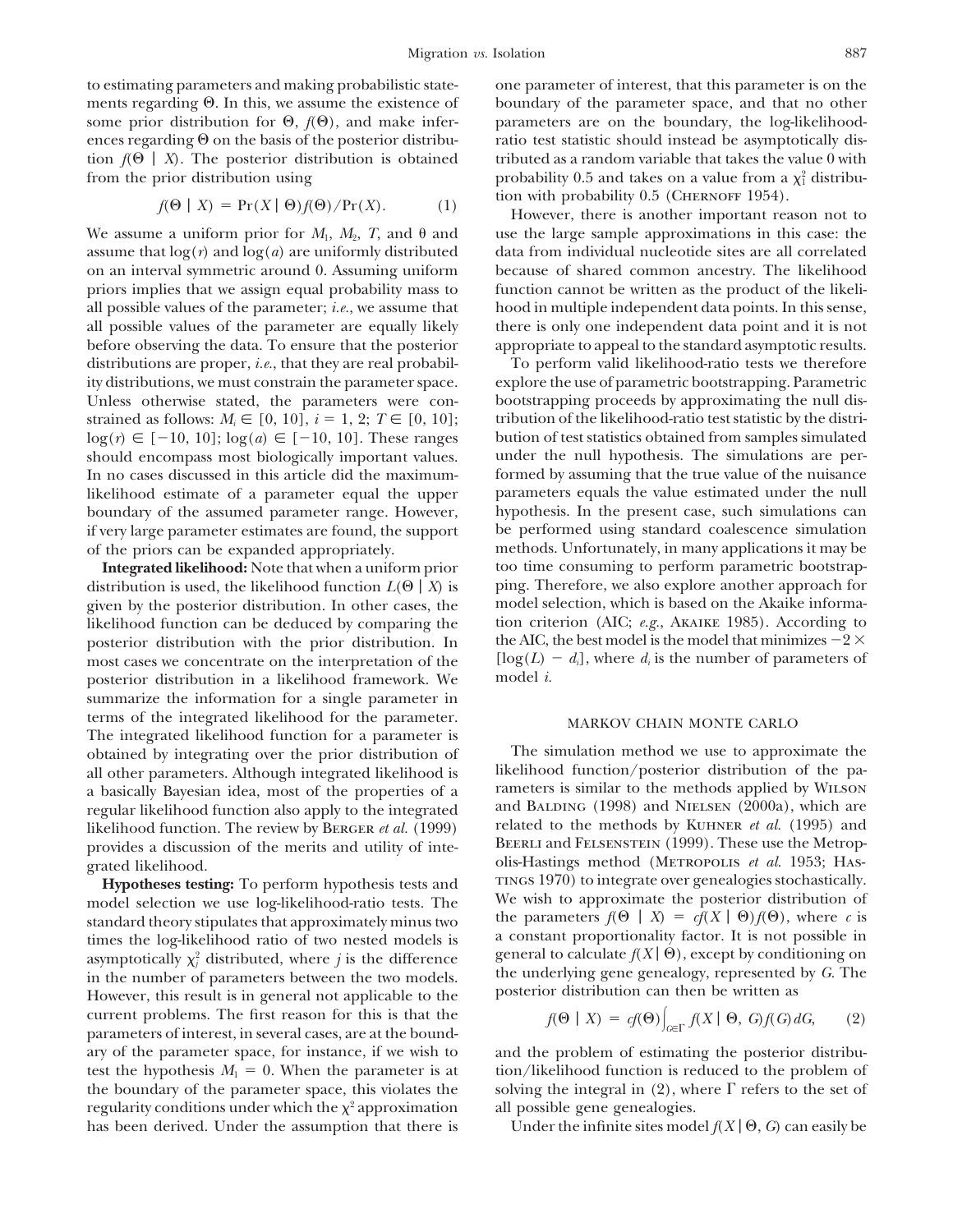calculated by mapping mutations on the gene genealogy (*G*). The number of mutations on an edge is Poisson distributed with rate  $\theta t/2$ , where *t* is the length of the edge. The total data likelihood conditional on the gene genealogy can, therefore, be evaluated as the product of multiple independent Poisson random variables.

**Metropolis-Hastings MCMC:** To evaluate the integral in (2) it is necessary to use Monte Carlo methods. As in WILSON and BALDING (1998) and NIELSEN (2000a), it is possible to define a Markov chain with state space given by  $\Gamma$  and with stationary distribution of genealogies proportional to  $f(X | \Theta, G) f(G)$ . By sampling from this chain at stationarity it is possible to approximate the posterior distribution of  $\Theta$ . To assure that the chain has the desired stationary distribution, we use the Me-<br>tropolis-Hastings method (METROPOLIS et al. 1953; HAS-<br>surfaces for Mobtained for the data set from ORTI et al. (1994) tings 1970). At each step in the chain, updates from containing 23 sequences and 35 segregating sites. the current state  $(\Theta_i, G_i)$  to a new state  $(\Theta^*, G^*)$  are proposed with probability  $q[(\Theta_i, G_i) \to (\Theta^*, G^*)]$ . With CONVERGENCE probability

$$
\min\left\{1,\frac{f(X \mid \Theta^*, G^*)f(G^*, \Theta^*)q[(\Theta^*, G^*) \to (\Theta_i, G_i)]}{f(X \mid \Theta_i, G_i)f(G_i, \Theta_i)q[\Theta_i, G_i) \to (\Theta^*, G^*)}\right\}
$$
(3)

is constructed such that it is aperiodic and irreducible, stationary distribution (*e.g.*, RIPLEY 1987). The Markov

hood function is estimated by simulating a Markov chain function for a particular value of  $\Theta$  are then obtained

$$
L(X | \Theta) \approx c \frac{\sum_{i=1}^{n} r_i(\Theta, \Theta_0^{(i)}) w_i(\Theta, \Theta_0^{(i)}, G_i)}{n \left[ r(\Theta, \Theta_0) dP(\Theta_0) \right]}, \quad w_i(\Theta, \Theta_0, G)
$$

$$
= \frac{P(\Theta)}{P(\Theta_0)}, \qquad (4)
$$

where *c* is a constant of proportionality and  $r(\Theta, \Theta_0)$  is data sets of this size to provide reliable likelihood sur-<br>a weighting function.  $r(\Theta, \Theta_0)$  is used to down-weight faces/posterior distributions. a weighting function.  $r(\Theta, \Theta_0)$  is used to down-weight values of  $w(\Theta, \Theta_0, G)$  for which  $|\Theta - \Theta_0|$  is large. The weighting function  $r(\Theta, \Theta_0)$  may take any functional weighting function *r*( $\Theta$ ,  $\Theta_0$ ) may take any functional PROPERTIES OF THE ESTIMATORS<br>form and is here defined as *r*( $\Theta$ ,  $\Theta_0$ ) =  $e^{-(|\Theta_0 - \Theta|)^2/\epsilon}$ , with  $c = 0.01$ . This function was chosen because it was found We also explored the statistical properties of the point in preliminary investigations to lead to fast convergence. estimators of *M* and *T* under the three-parameter This method can be thought of as a weighted impor- model. One hundred data sets were simulated under tance sampling scheme where the importance sampling this model for each of two parameter settings:  $(M = 0,$ function is partially determined by the data.  $T = 2, \theta = 10$  and  $(M = 1, T = \infty, \theta = 10)$ . In



In Markov chain Monte Carlo methods it is typically *<sup>f</sup>*(*<sup>X</sup>* <sup>|</sup> <sup>Q</sup>*i*, *Gi*)*f*(*Gi*, <sup>Q</sup>*i*)*q*[Q*i*, *Gi*)→(Q\*, *<sup>G</sup>*\*)] <sup>6</sup> (3) easy to show that the Markov chain will converge and that a consistent estimate of the likelihood function can the new proposed state is accepted; *i.e.*,  $(\Theta_{i+1}, G_{i+1}) =$  be obtained. However, it is usually much more difficult  $(\Theta^*, G^*)$ , otherwise  $(\Theta_{i+1}, G_{i+1}) = (\Theta_i, G_i)$ . If the chain to show how many simulated steps of the chain are is constructed such that it is aperiodic and irreducible, needed to ensure convergence of the ergodic averages. it will under quite general conditions have  $f(\Theta | X)$  as its If too few steps are simulated, the estimate of the likeli-<br>stationary distribution (*e.g.*, RIPLEY 1987). The Markoy hood function will be biased and will depen chain is constructed by suggesting updates to the gene initial values of the parameters. The first issue we exgenealogy and to the parameters one by one. The chain plore is, therefore, the degree to which assumption of therefore consists of a mixture of the six type of updates stationarity and convergence to the ergodic averages for  $\Theta$  and updates of the genealogy, including the times are satisfied in the present case for realistic simulation of migration. The algorithmic details of these six update times. We consider a simple version of the model with types are described in the appendix.  $\qquad \qquad$  3 parameters:  $\theta$ , *M*, and *T*; that is, with  $a = 1$ ,  $r = 1$ , **Smoothing function:** To obtain smooth likelihood and  $M_1 = M_2$ . To evaluate the method we use the data surfaces from a single run of the Markov chain, the set previously published by ORTI *et al.* (1994) containing method of NIELSEN (2000b) was used. In brief, the likeli- 23 sequences and 35 segregating sites. The integrate method of NIELSEN (2000b) was used. In brief, the likeli-  $23$  sequences and 35 segregating sites. The integrated hood function is estimated by simulating a Markov chain likelihood function of M obtained using 10 replicat with stationary distribution of *G* and  $\Theta_0$  proportional to runs of the Markov chain is plotted in Figure 2. The  $Pr(X \mid G)P_{\Theta_0}(G)P(\Theta_0)$ , and estimates of the likelihood surfaces were obtained using 1,000,000 steps in the function for a particular value of  $\Theta$  are then obtained chain and a "burn-in" time of 100,000 steps. Only samas ples of the chain taken after the burn-in time are used for estimating the posterior distribution/likelihood sur*face.* The starting values of the parameters and the genealogy differed between runs. The high degree of similarity of these distributions suggests that stationarity and convergence to the ergodic averages has been achieved. Thus, 1,000,000 steps in the chain appear sufficient for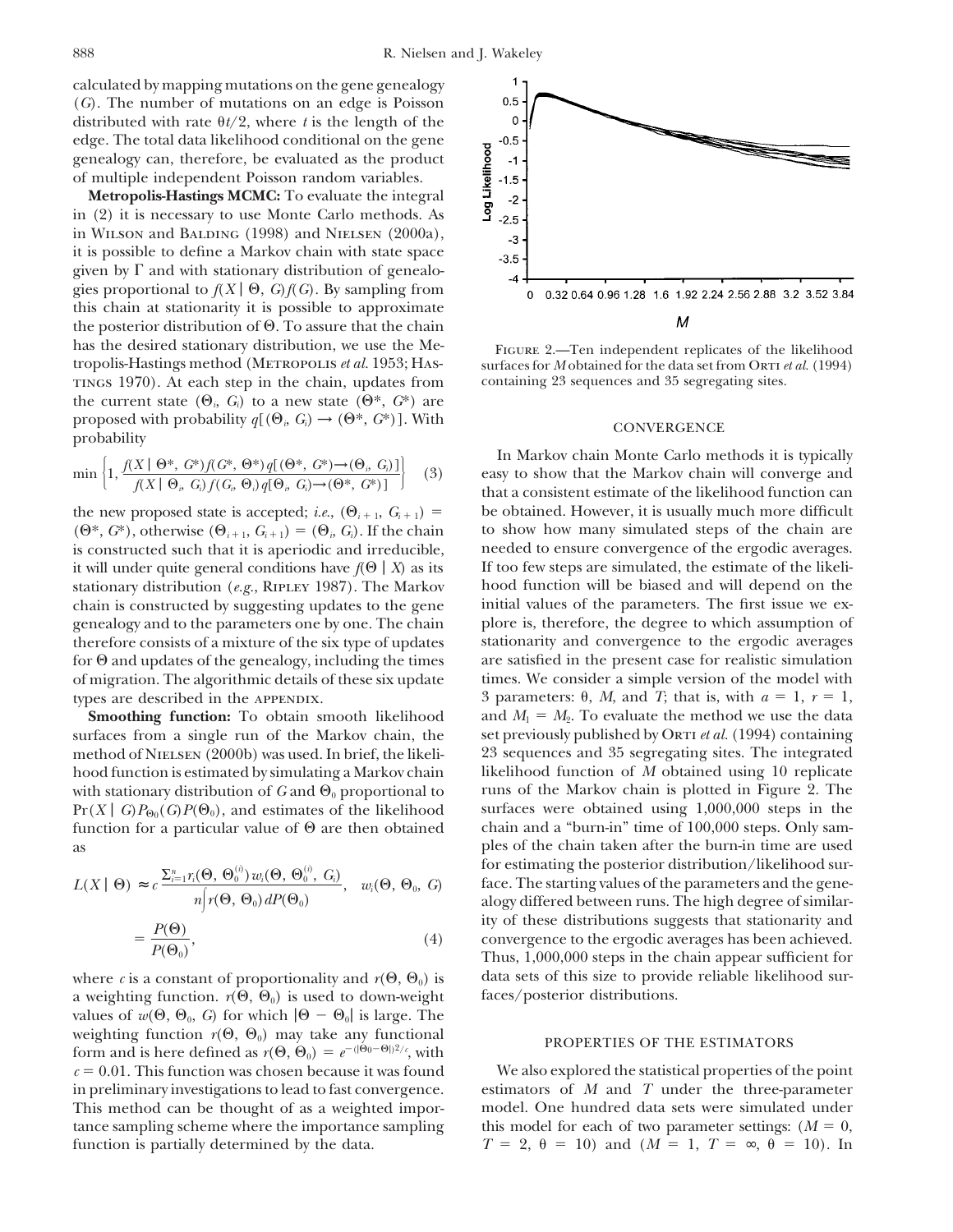these simulations it was assumed that 30 individuals were sampled from each population. A burn-in time of 500,000 steps was chosen and the chains were run for an additional 5,000,000 steps to evaluate the likelihood surfaces/posterior distributions. Some sample posterior distributions of *T* and *M* are shown in Figure 3. The mode of the integrated likelihood function of each parameter is used as an estimator of the parameter. In the 100 simulations the mean estimate of *M* was 0.0055 for the case ( $M = 0$ ,  $T = 2$ ,  $\theta = 10$ ) and 1.02 for the case  $(M = 1, T = \infty, \theta = 10)$ . The estimate of *M* will of course always be slightly upwardly biased when the true parameter is at the boundary of the parameter space  $(M = 0)$ . The distribution of the estimates of *M* is shown in Figure 4. Note that the variance of the estimates obtained in the model ( $M = 1$ ,  $T = \infty$ ,  $\theta = 10$ ) is quite high. Nonetheless, it is encouraging that reasonable estimates can be obtained in such cases by using only a single locus without recombination, even when taking the possibility of recent common ancestry of the populations into account.

The estimator of *T* does not appear to have similarly desirable properties, at least not in the case of  $T = \infty$ . There are two reasons for this. First, the Monte Carlo variance for the parameter *T* seems to be quite large in many cases (compare Figure 3c to Figure 3d). Since the likelihood surface often is very flat for this parameter, the estimates may not be reliable. The second reason is that the integrated likelihood surface often has multiple peaks, *e.g.*, Figure 3c. This is in fact a real property of the likelihood function, rather than an artifact of the Monte Carlo variance. The multimodality can easily be explained by considering the structure of the underlying gene genealogies and is a consequence of having only a limited number of migration events occurring in the ancestry of the sample. Consider the hypothetical case where the times of migration events in the genealogy are known and fixed. Assuming low migration, the likelihood will then always be higher when *T* is slightly smaller than the age of the migration event than if *T* is slightly larger. The likelihood surface for *T* may therefore increase as *T* approaches the time of a migration event and decrease at the time right after a migration event. Obviously, the times of migration events are not known and fixed in real data, but may be quite well determined if there are sufficient nucleotide data, causing the integrated likelihood surface for *T* to have multiple modes.

In contrast, for the case of  $(M = 0, T = 2, \theta =$ 10), the estimator seems to perform quite well with an average estimate of  $\hat{T} = 2.16$  and multimodal likelihood surfaces appear to be rare.

A traditional Bayesian estimator based on the posterior expectation of the parameter was not used because it in many cases was very sensitive to the choice of upper bound for the parameter. This was expected for *T*, since FIGURE 3.—Sample posterior distributions of *M* and *T* estithe integrated likelihood function in some cases was an mated from data simulated assuming  $M = 0$ ,  $T = 2$ , and  $\theta =$ increasing function of *T*. However, even for many of the 10 (a and b) and  $M = 1$ ,  $T = \infty$ , and  $\theta = 10$  (c and d).

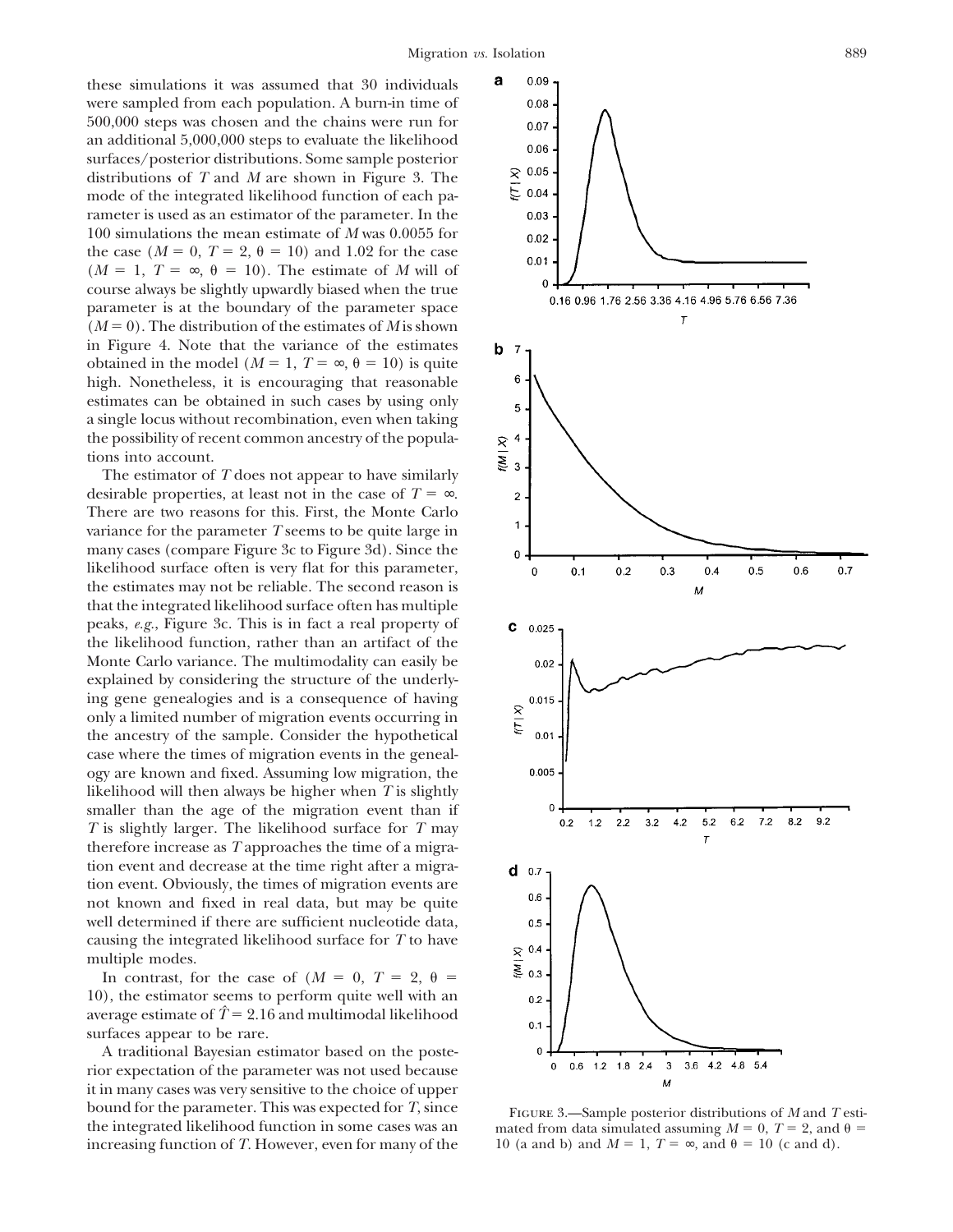

Figure 4.—The distribution of estimates of *M* assuming  $M = 0$ ,  $T = 2$ , and  $\theta = 10$  (open bar) and  $M = 1$ ,  $T = \infty$ , and  $\theta = 10$  (solid bars) in 100 replicate simulations.

other parameters, the posterior expectation was quite parameter is on the boundary of the parameter space

The next issue we focus on is the possibility of de-<br>However, note the difference in the distribution of tecting migration when it occurs. Can we reject a model the likelihood ratio in the case of  $(M = 0, T = 2, \theta = 1)$ of isolation without gene flow in favor of a model that  $10$ ) and  $(M = 1, T = \infty, \theta = 10)$ . This suggests that the includes migration? To address this issue we examine method indeed has a lot of power to distinguish between the log-likelihood ratio log[max{*L*(*M* = 0 | *X*)}/max the two models. In fact, using parametric bootstrapping, {*L*(*M* | *X*)}]. A plot of the likelihood ratio in the 100 the hypothesis of  $M = 0$  would be rejected in  ${L(M | X)}$ ]. A plot of the likelihood ratio in the 100 the hypothesis of  $M = 0$  would be rejected in 100 of simulations for  $(M = 0, T = 2, \theta = 10)$  (open bars) 100 cases when  $M = 1, T = \infty$ , and  $\theta = 10$ . Using the simulations for  $(M = 0, T = 2, \theta = 10)$  (open bars) and  $(M = 1, T = \infty, \theta = 10)$  (solid bars) is shown in AIC, a model with migration would be accepted in 98 Figure 5. Note first that, as expected, minus two times out of 100 cases when  $M = 1$  and in 0 of 100 cases when the log-likelihood ratio is far from being  $\chi_1^2$  distributed when the null hypothesis is true (open bars). The devia- method of distinguishing between models with and withtion is larger than expected for a test in which the out migration.

sensitive to the choice of prior. Considering data from (CHERNOFF 1954), emphasizing that the usual asymptotmultiple loci could reduce this problem. ics should not be applied for a population sample of a single locus. In the present case, as was also found in DETECTING MIGRATION NIELSEN and PALSBOLL (1999), application of the stan-<br>dard  $\chi^2$  approximation results in a conservative test.

 $M = 0$ . In this case, the AIC provides a very powerful



Figure 5.—The distribution of the log-likelihood ratio of the hypothesis  $M = 0$  vs.  $M \ge 0.0$ . One hundred replicate simulations were performed for each of the parameters settings  $M = 0$ and  $T = 2$  (open bars),  $M = 1$  and  $T =$ ∞ (solid bars), and  $M = 0.25$  and  $T =$ 1 (hatched bars). In all cases  $\theta = 10$ .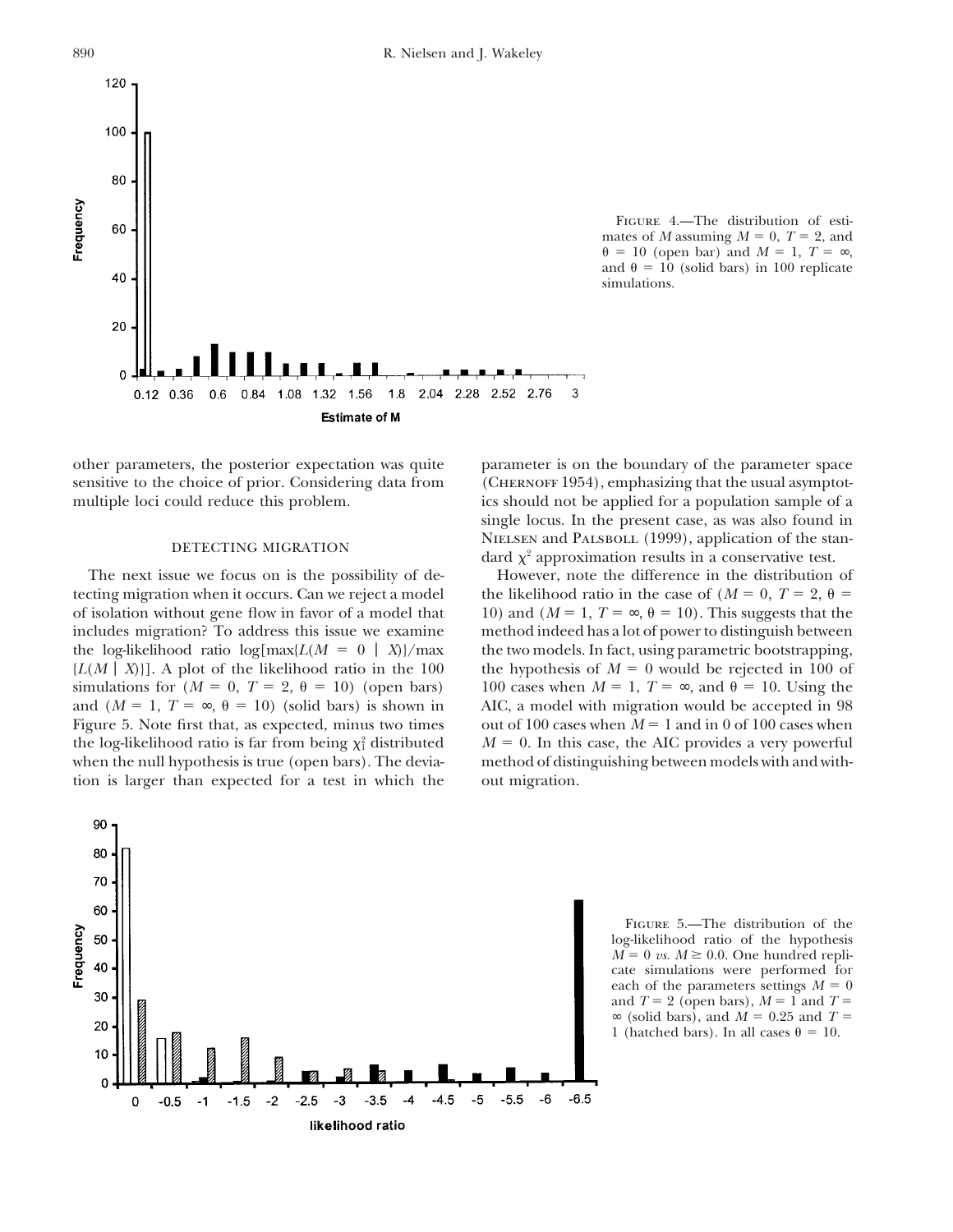

FIGURE 6.—The distribution of estimates of  $M_1$  (open bars) and  $M_2$  (solid bar) in 100 data sets simulated assuming  $\theta$  = 10.0,  $M_1 = 1.0$ ,  $M_2 = 0.0$ ,  $r = 1.0$ ,  $a = 1.0$ , and  $T = \infty$ .

To investigate the power to distinguish models when and *M* estimated from the data by orter is just a small amount of migration simulations values indicate higher likelihood. there is just a small amount of migration, simulations were performed assuming  $M = 0.25$ ,  $T = 1$ , and  $\theta =$ 10. Note (Figure 5, hatched bars) that the likelihood<br>
ratios are somewhat intermediate in this case. Using the<br>
AIC, the model without migration would be rejected in<br>
39 out of 100 cases and accepted in 61 of 100 cases. power can in fact be established. When computationally possible, it is recommended to obtain critical values for APPLICATIONS TO THE DATA BY ORTI *et al.* (1994) hypothesis testing using the parametric bootstrap. For the present parameter settings, 100 simulations for a A previous method for distinguishing migration from single data set of this size would take  $\sim$ 1 week on a isolation on the basis of variance of pairwise differences medium fast workstation. Was established by WAKELEY (1996b). That method was established by WAKELEY (1996b). That method was established by WAKELEY (1996b). That method was  $\frac{1}{2}$ 

rate of migration from one population to the other than new method on the basis of real data, we reanalyzed in the opposite direction. To investigate the properties the data set by ORTI *et al.* (1994) using our new method. of the method in this regard, an equilibrium migration The integrated likelihood function for *T* and *M* is shown model with parameters  $\theta = 10.0, M_1 = 1.0, M_2 = \text{in Figure 7. Thus, our analysis agrees well with that of }$ 0.0,  $r = 1.0$ ,  $a = 1.0$ , and  $T = \infty$  was simulated. One WAKELEY (1996b). The data seem to be most compatible hundred simulations were performed, each using with a model of large divergence times with rates of posterior distribution/likelihood surface. Estimates of and very long divergence times is more compatible with rior distribution of these parameters and are shown in low migration rates. Figure 6. Estimates of  $M_2$  were all in the range  $0.0-0.2$  Further, using our method we can also extract inforbut only five estimates of *M*<sup>1</sup> fell in this range. mation regarding the direction of gene flow between

in 67 of 100 cases and  $M_2 = 0$  would be rejected in 0 *M*<sub>1</sub> and  $M_2$  are shown in Figure 8. The data appear to out of 100 cases. Parametric bootstrapping to test mod- be compatible with a model of unequal gene flow beels was not performed in this case. Performing such a test tween the populations. A strictly decreasing likelihood would take a few weeks on a medium fast workstation. In surface for  $M_2$  indicates low levels of gene flow from



FIGURE 7.—The joint integrated likelihood surface for *T* and *M* estimated from the data by ORTI et al. (1994). Darker

applied to a data set by ORTI et al. (1994) of mtDNA sequences from the western and eastern Pacific stickle- DETECTING UNEQUAL MIGRATION back populations, and the hypothesis of pure isolation Another possible application of the method is to de-  $(M = 0)$  was rejected with a *P* value of 0.013. To comtect unequal, or asymmetric, migration, *i.e.*, a higher pare the methods and to provide an illustration of the 10,000,000 steps in the Markov chain to estimate the migration of  $\sim M = 0.3$ . A model of moderate migration *M*<sub>1</sub> and *M*<sub>2</sub> were obtained using the mode of the poste- the data than a model of short divergence times and

Using the AIC, a model with  $M_1 = 0$  would be rejected the populations. The integrated likelihood surfaces for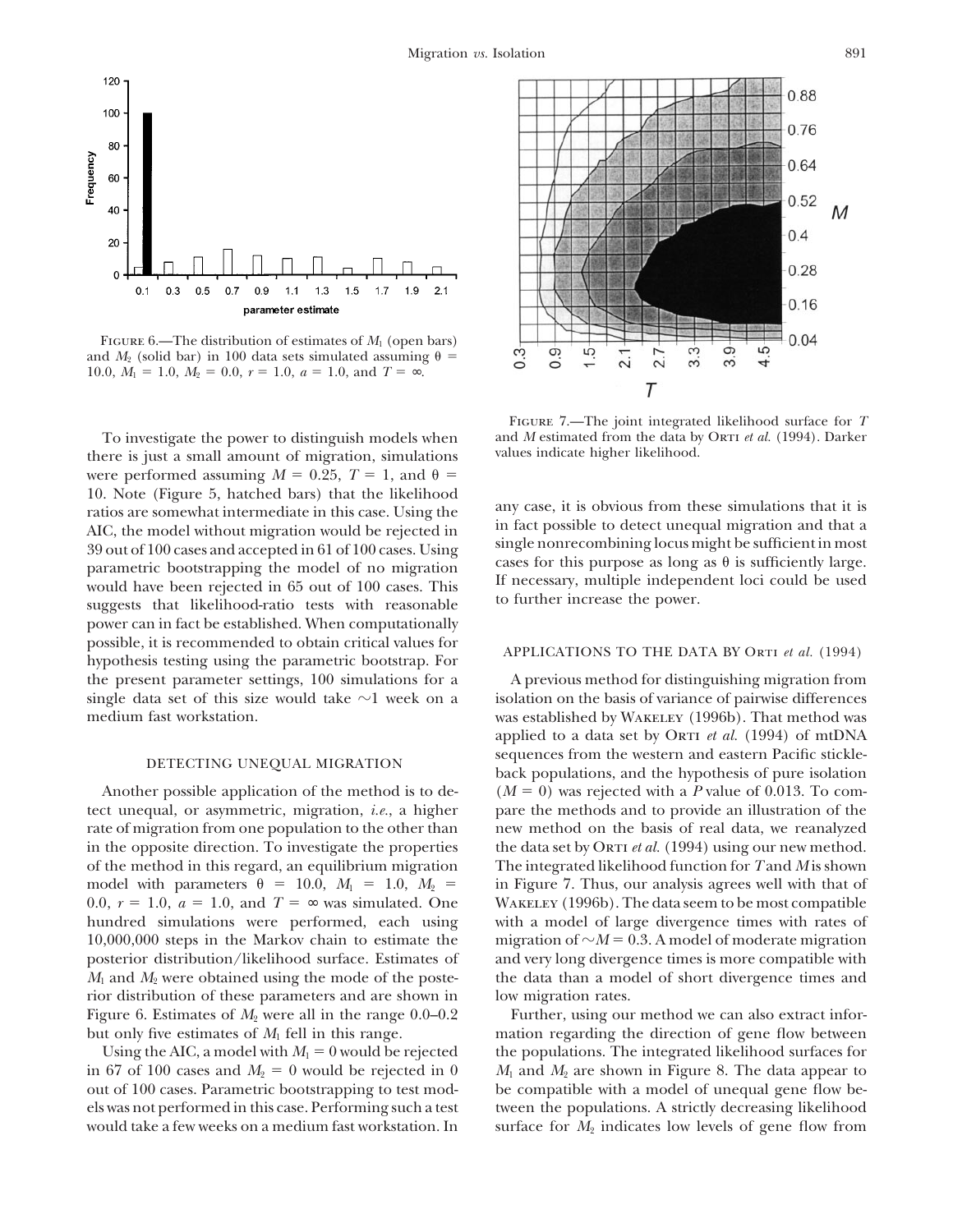



FIGURE 8.—The integrated likelihood surfaces for *M*<sub>1</sub> (dots) and  $M_2$  (solid lines) estimated from the data by ORTI *et al.* 1994.

ence in effective population size between the two populations. If a model without gene flow were applied to DISCUSSION these stickleback populations, the migration from western to eastern Pacific could inflate the estimates of effec-<br>tive population size of the recipient population For  $M_1$ ,  $M_2$ ,  $r$ ,  $a$ , and  $T$  can be obtained within either a *M*<sub>1</sub>, *M*<sub>2</sub>, *r*, *a*, and *T* can be obtained within either a example based on the average number of pairwise dif-<br>Bayesian or likelihood framework using an MCMC example, based on the average number of pairwise dif-<br>
ferences within populations the estimate of the effective method. In most cases, reliable parameter estimates can ferences within populations, the estimate of the effective method. In most cases, reliable parameter estimates can<br>nopulation size of the eastern Pacific population is 4.3 be obtained in a few hours on a desktop computer. population size of the eastern Pacific population is 4.3 be obtained in a few hours on a desktop computer. We<br>times the size of the western Pacific population. When also found substantial power to test competing demotimes the size of the western Pacific population. When also found substantial power to test competing demo-<br>migration is taken into account, the estimate based on graphic hypotheses using a likelihood-ratio test. For exmigration is taken into account, the estimate based on graphic hypotheses using a likelihood-ratio test. For ex-<br>the mode of the integrated likelihood function is that ample, using parametric bootstrapping, a model of no the mode of the integrated likelihood function is that



FIGURE 10.—The integrated likelihood surface for *a* esti-<br>mated from the data by ORTI *et al.* (1994).

the eastern Pacific population is 3.0 times larger than the size of the western Pacific population (Figure 9).

the eastern Pacific to the western Pacific populations.<br>
In contrast, the estimate of  $M_1$  based on the integrated<br>
likelihood function is ~0.5 and the likelihood ratio of<br>
the hypothesis  $M_1 = 0$  is >2.0. There seems to

migration is rejected at the 5% level in 100/100 cases when the true model is equilibrium migration with  $M =$ 1.0 and  $\theta$  = 10.0. This is a dramatic improvement over the methods of Wakeley (1996b) and Nielsen and SLATKIN (2000). For example, WAKELEY's (1996b) method would have  $\sim 30\%$  power under similar circumstances.

The simulations presented here support the use of the AIC (*e.g.*, Akaike 1985) as a means of identifying plausible demographic models in ecological genetic studies. It is possible to address the classic problem of distinguishing between short divergence times with low gene flow and long divergence times with moderate gene flow as explanations of population divergence. In addition, this method can be used to assess the importance of asymmetries in migration rates between populations. A well-known case where these tools could be of FIGURE 9.—The integrated likelihood surface for  $r$  esti-<br>use is in studies of the emergence of modern humans. mated from the data by Orti *et al.* (1994). On the one hand, the out-of-Africa hypothesis (*e.g.*,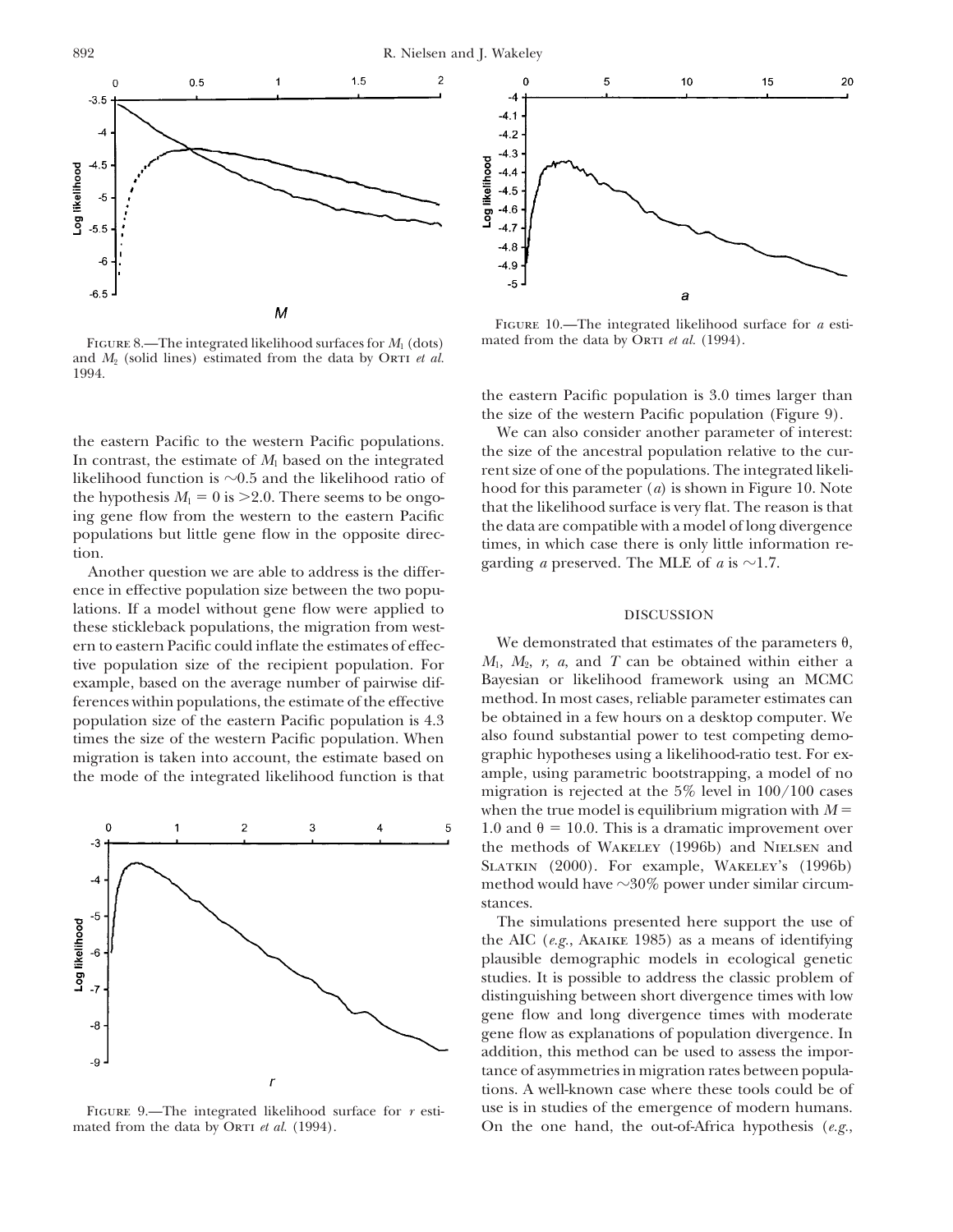STRINGER and ANDREWS 1988; VIGILANT *et al.* 1991) BERGER, J. O., B. LISEO and R. L. WOLPERT, 1999 Integrated likelihood methods for eliminating nuisance parameters. Stat. Sci. 14:<br>hood methods for eliminating nuisance pa human populations, and on the other, the "multire-<br>
BROOKS, A. S., and B. Woon, 1990 Paleoan<br>
side of the story. Nature 344: 288–289. side of the story. Nature **344:** 288–289.<br>CHERNOFF, H., 1954 On the distribution of the likelihood ratio. Physical of the distribution of the distribution of the distribution of the likelihood ratio. 1954 On the distribution of the likelihood ratio. 1970 Monte Car populations. With appropriate modifications, the method HasTING presented here could be used to resolve this and other

Our method has several important limitations. Most<br>
importantly, it assumes an infinite sites model of muta-<br>
KINGMAN, J. F. C., 1982a The coalescent. Stoch. Proc. Appl. 13: tion. This restriction may be prohibitive in many applications.<br>
However, the method can be extended to the case Appl. Prob. 19: 27–43. of the finite sites model, although this may significantly Kuhner, M. K., J. Yamato and F. Felsenstein, 1995 Estimating increase the required computational time. In general,<br>
computational time is a limitation in these methods.<br>
METROPOLIS, N., A. W. ROSENBLUTH, M. N. ROSENBLUTH, A. H.<br>
MOST reasonably sized data sets can be analyzed using<br> Most reasonably sized data sets can be analyzed using TELLER and E. TELLER, 1953 Equations of state calculations the present methods but there may be data sets where fast computing machines. J. Chem. Phys. 21: 1087-1091. the present methods, but there may be data sets where<br>the computing machines. J. Chem. Phys. 21: 108/-1091.<br>the computational time is prohibitive, especially when<br>applied to finite sites models. Also, since the method<br>NIEL applied to finite sites models. Also, since the method NIELSEN, R., 1998 Maximum likelihood estimation of population is based on MCMC it is very important to assess the divergence times and population phylogenies under the is based on MCMC, it is very important to assess the divergence times and population phylogenies under the infinite<br>convergence in each particular study. We recommend<br>running multiple chains using different starting values for the parameters. If all chains give similar results, they<br>provide good evidence that convergence of the ergodic<br>averages was achieved.<br>The Biometrics, Cornell University, Ithaca, NY.<br>Biometrics, Cornell University, Itha

approximation, possibly with the correction by CHER-NOFF (1954), would lead to conservative tests with resonance in the examples we investigated here. Tests<br>duced power in the examples we investigated here. Tests<br>based on parametric bootstrapping are computationally<br>has and intensive and a heuristic application of the apparently Evolution **52:** 669–677.

We did not report the results based on Bayesian tests. RIPLEY, B., 1987 *Stochastic Simulation*. Wiley, New York.<br>
STRINGER C. B., and P. ANDREWS, 1988 Genetic and fossil evidence From a practical standpoint, such tests were not desir-<br>able because the parameter estimates were quite sensi-<br>TAVARÉ, S., 1984 Lines of descent and genealogical processes, and tive to the choice of prior. Also, using improper uniform their application in population genetics models. Theor. Popul.<br>prior distributions on the interval  $[0, \infty)$  results in im-<br> $[0, \infty)$   $\frac{10}{26}$ :  $119-164$ .

Computer programs implementing the methods are mitochondrial DNA. Science 253: 1503–1507.<br>
ailable on request from Rasmus Nielsen (m28@cornell. WAKELEY, J., 1996a The variance of pairwise nucleotide differences available on request from Rasmus Nielsen (rn28@cornell. WAKELEY, J., 1996a The variance of pairwise nucleotide differences<br>
in two populations with migration. Theor. Popul. Biol. 49: 39–57.

We thank the editor and two anonymous referees for comments and the variance of pairwise differences. The variance of pairwise differences. The variance of pairwise differences. The system of  $\frac{386}{2}$ suggestions. We also thank John Huelsenbeck and the evolutionary and useful suggestions. We also thank John Huelsenbeck and the evolutionary and U.S. J., and J. HEY, 1997 Estimating ancestral population parameters discussi

- AKAIKE, H., 1985 Prediction and entropy, pp. 1-24 in *A Celebration of Statistics*, edited byA. C. Atkinson and S. E. Fienberg. Springer- microsatellite data. Genetics **150:** 499–510.
- BAHLO, M., and R. C. GRIFFITHS, 2000 Inference from gene trees in a subdivided population. Theor. Popul. Biol. 57: 79-95.
- BEERLI, P., and J. FELSENSTEIN, 1999 Maximum-likelihood estima- 97-159. tion of migration rates and effective population numbers in two populations using a coalescent approach. Genetics **152:** 763–773. Communicating editor: Y.-X. Fu
- 
- 
- 
- HASTINGS, W. K., 1970 Monte Carlo sampling methods using Markov chains and their applications. Biometrika 57: 97-109.
- Hubson, R. R., 1991 Gene genealogies and the coalescent process,<br>disputes. pp. 1–44 in *Oxford Surveys of Evolutionary Biology*, edited by D.<br>Our method has several important limitations. Most<br>FUTUYMA and LANTONOVICS. Oxfo
	-
	-
	-
	-
	-
	-
	- bination rates using single nucleotide polymorphisms. Genetics 154: 931-942.
	- Biometrics, Cornell University, Ithaca, NY.
- For the purpose of hypothesis testing, we recommend<br>using  $\lambda^2$  NIELSEN, R., and P. J. PALSBOLL, 1999 Tests of microsatellite evolu-<br>using parametric bootstrapping. Use of the classical  $\chi^2$  by the propert Figal 11: 47
	- Phylogenet. Evol. **11:** 477–484.
	-
- conservative  $\chi^2$  criterion or of the AIC criterion may better back. W. A. BELL, 1. E. KEIMCHEN and A. MEYER, 1994 GIODAL<br>therefore in some cases be preferable.<br>back: evidence for recent migrations. Evolution 48: 608–62
	-
	-
	-
- prior distributions on the interval  $[0, \infty)$  results in im-<br>proper posterior distributions for most parameters.<br>Computer programs implementing the methods are<br>mitochondrial DNA. Science 253: 1503-1507.
	-
- in two populations with migration. Theor. Popul. Biol. 49: 39–37.<br>WAKELEY, J., 1996b Distinguishing migration from isolation using<br>the variance of pairwise differences. Theor. Popul. Biol. 49: 369–
	-
	- 256–276.
	- Wilkinson-Herbots, H. M., 1998 Genealogy and subpopulation LITERATURE CITED differentiation under various models of population structure. J. Math. Biol. **37:** 535–585.<br>WILSON, I. J., and D. J. BALDING, 1998 Genealogical inference from
		-
		- WOLPOFF, M. H., 1996 Interpretations of multiregional evolution.<br>Science 274: 704-707.
		- WRIGHT, S., 1931 Evolution in Mendelian populations. Genetics 16: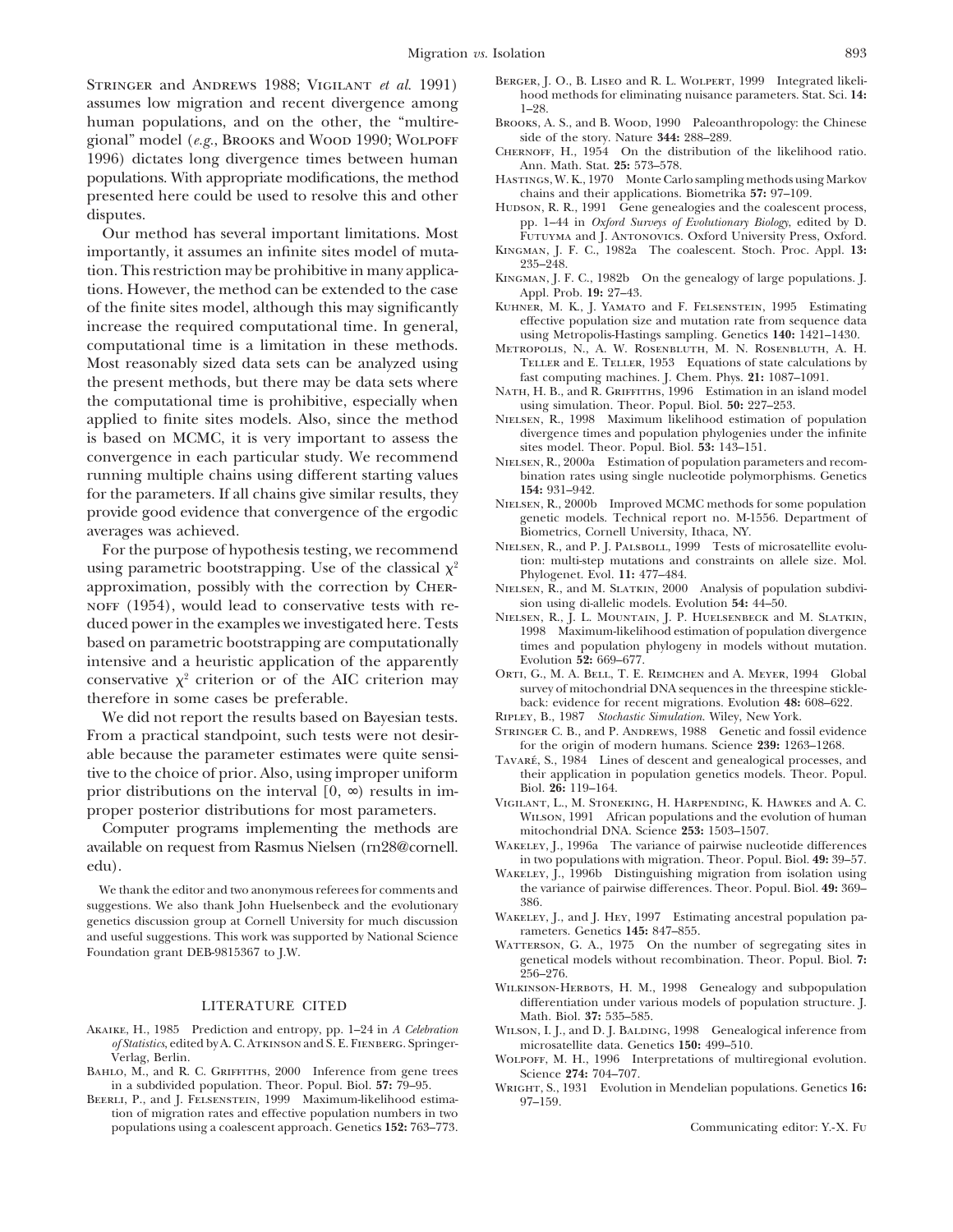In the following we describe the details of the different types of update was chosen because it can also be applied<br>types of updates of the Markov chain. In this description,<br>we consider the times of migration as a part o is similar to the proposal algorithm from BEERLI and

- 
- 2. Detach the edge from the tree at the point in which the edge coalesces with some other "sister-edge" in
- two sister-edges coalesced into the focal edge or at
- 4. Stop the simulations when the edge coalesces with a new sister-edge.

The simulations of the path of the edge are performed relatively easily using the usual coalescence simulation methods. For example, if the edge at a given time exists in population 1 and there are  $n_1$  ancestral gene copies existing in population 1, the edge migrates into population 2 at rate  $M<sub>1</sub>$  and coalesces with each lineage in population 1 at rate 1, when time is measured in units of  $2N<sub>1</sub>$ . It is therefore possible to simulate the  $(A1)$ ancestry of the lineage conditional on the remaining<br>gene genealogy simply by simulating a series of expo-<br>nential random variables. However, such simulations<br>are somewhat more complicated than usual coalescence<br>simulatio track of the identity of all edges existing in the population at a particular time. This means that the gene equal that  $\Delta_r \le r_{\text{max}}$ . If  $r^* < 1/r_{\text{max}}$ , set  $\log(r^*) = 2 \log(1/r_{\text{max}})$  -  $\log(r^*)$  and if  $r^* < r_{\text{max}}$ , set  $\$ some minor technical difficulties must be overcome when the new history of the edge changes the time of the root (the time to the most recent common ancestor of the sample).

Since the path of the gene genealogy is simulated according to the prior distribution, the acceptance probability for this type of update is simply min{1,  $f(X | \Theta_i, G^*)/f(X | \Theta_i, G_i)$ . The conditional likelihood  $f(X \mid \Theta, G)$  can be calculated for any  $\Theta$  and *G* under (A2) the infinite sites model by mapping mutations on the genealogy (there is only one unique way of doing this where now  $\Theta^* = \{r^*\} \cup \Theta_\mathcal{N}$  $r_i$ ). under the infinite sites model). **Updates of** *a***:** Updates of *a* are generated in a manner

APPENDIX types of update under the infinite sites model, this type

description of a genealogy (*G*). *G* therefore consists of a topology, a vector of coalescence times, and a vector description assumes that  $M_i \in [0, M_{\text{max}}]$ . The update a topology, a vector of coalescence times, and a v of migration times for each edge in *G*. The algorithm algorithm for the case of  $M_i \in [0, \infty)$  follows easily from it is eigenvalued by the *M<sub>i</sub>* and this description. Let the current value of *M<sub>i</sub>* be  $M_{ii}$ ; a proposal value of  $M_i(M_i^*)$  is then drawn uniformly from FELSENSTEIN (1999).<br> **Updates of G:** Updates of the gene genealogy are<br>
performed by simulating the ancestry of a lineage from<br>
the interval  $[M_{ji} - \Delta_{M}, M_{ji} + \Delta_{M}]$ , where  $\Delta_{M}$  is chosen<br>
performed by simulating the anc performed by simulating the ancestry of a lineage from<br>the coalescence prior conditional on the remaining part<br>of the genealogy. The simulations can be described by<br>the following algorithm:<br> $M_j^* > M_{\text{max}}$ , set  $M_j^* = 2M_{ji$  ${M_i^*}\cup \Theta_i{M_{ii}}$ . Also, since the structure of the genealogy 1. Choose a random edge in the tree uniformly among does not change, the acceptance probability does not all edges.<br>
depend on the data and is just given by min{1,  $f(G_i | G_i)$ <br>
Detach the edge from the tree at the point in which  $\Theta^*$ / $f(G_i | \Theta_i)$ }, which can be calculated quite fast. Let  $\tau_k$  be the time between the  $k-1$ th and the *k*<sup>th</sup> coalesthe genealogy.  $\qquad \qquad \text{cence or migration event and define } \psi_k = \sum_{i=1}^k \tau_{k^i} \text{ If } \psi_k > \text{.}$ 3. Start simulations of the new path of the edge at the  $T$  and  $\psi_{k-1} < T$ , define  $\tau_k = T - \psi_{k-1}$ . Also denote the time of the origin of the edge, *i.e.*, at the time where number of active ancestral lineages in population *j* in two sister-edges coalesced into the focal edge or at the time interval between the  $k - 1$ th and the *k*th time 0 if the edge existed at this point in time. cence or migration event by  $n_{jk}$ . Then the ratio  $f(G_i | \mathbf{G})$  to the simulations when the edge coalesces with  $\Theta^*$ *)*  $f(G_i | \Theta_i)$  is given by

$$
\prod_{k:\Psi_{k-1} < T} h_M(\tau_k, n_{1k}, n_{1k}),
$$
\n
$$
h_M(\tau_k, n_{1k}, n_{1k}) = \begin{cases}\n\frac{M_j^{\text{sk}}}{M_j} e^{\tau_j(M_j - M_j^*)n_{jk}} \\
\text{if interval } k \text{ ends in a migration event} \\
\text{from population } j \text{ to the other population} \\
e^{\tau_j(M_j - M_j^*)n_{jk}} \\
\text{else.} \n\end{cases}
$$

$$
\frac{f(G_i \mid \Theta^*)}{f(G_i \mid \Theta_i)} = \prod_{k:\Psi_{k-1} < T} h_r(\tau_k, n_{2k}),
$$
\n
$$
h_r(\tau_k, n_{2k}) = \begin{cases}\n\frac{r_i}{r^*} e^{r_k(M_2 n_{2k} + \frac{n_{2k}}{2}) (r_i^{-1} - r^{k-1})} \\
\frac{r_i}{r^*} e^{r_k(M_2 n_{2k} + \frac{n_{2k}}{2}) (r_i^{-1} - r^{k-1})} \\
\text{if interval } k \text{ ends with a migration event} \\
\text{from or coalescent event in population 2} \\
\frac{e^{r_k(M_2 n_{2k} + \frac{n_{2k}}{2}) (r_i^{-1} - r^{k-1})}}{\text{else,}}\n\end{cases}
$$

Although it may be possible to establish more efficient identical to the method used for generating updates to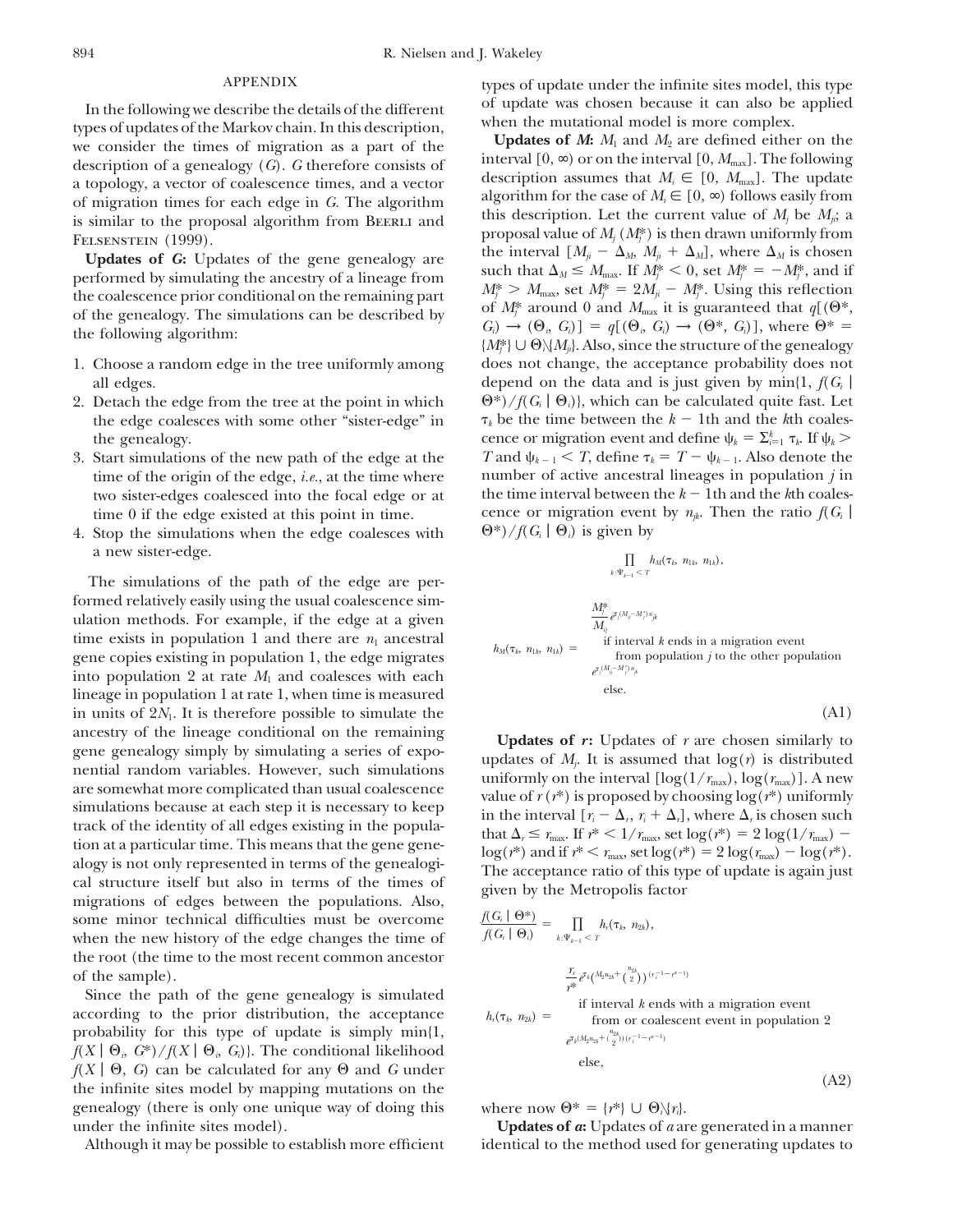*r*; *i.e.*, a new value of *a* ( $a^*$ ) is chosen in an interval of cording to the prior distribution, but does simulate size  $2\Delta_a$  around the current value of *a* (*a*<sub>i</sub>). The accep- them according to an approximation of this distribu-

$$
\frac{f(G_i \mid \Theta^*)}{f(G_i \mid \Theta_i)} = \prod_{k:\Psi_k > T} \frac{a_i}{a^*} \exp\left(\tau_k \left(\frac{n_k}{2}\right) (a_i^{-1} - a^{*-1})\right),\tag{A3}
$$

drawn from the interval  $[\theta_1 - \Delta_{\theta}, T_i + \Delta_{\theta}]$ , where  $\Delta_{\theta}$  is chosen such that  $\Delta_{\theta} \leq \theta_{\text{max}}$ . The acceptance probability density of the time to the first migration event  $(t_M)$ , is

$$
\frac{f(G_i \mid \Theta^*)}{f(G_i \mid \Theta_i)} = \left(\frac{\theta^*}{\theta_i}\right)^s e^{\beta_i(\theta_i - \theta^*)},\tag{A4}
$$

where  $\Theta^* = {\theta^*} \cup \Theta_i {\theta_i}$ , *S* is the total number of mutations in the tree, and  $\beta$ <sub>*i*</sub> is the total tree length of genealogy  $G_i$ . (A5)  $t_j^{\text{end}} > t_M \ge \min\{T_i, t_j^{\text{start}}\}.$  (A5)

**Updates of T:** In the following discussion, time is<br>increasing backward in time and the time of sampling<br>is  $t = 0$ . Updates to T are chosen using the method<br>the first migration event can be simulated by choosing described for the other parameters, *i.e.*, uniformly in an interval  $[T_i - \Delta_T, T_i + \Delta_T]$ . However, some care must *be taken to preserve the reversibility conditions of the* chain. If we denote the time at which edge *j* arises by where *U* is a uniform [0, 1] random number. It is a coalescence event by  $t_i^{\text{start}}$  and the time it ends in a *j* and the time it ends in a thereby possible to simulate migration paths relatively coalescence event with another edge by  $t_i^{\text{end}}$ , then it will fast even when *M*, and **K** are small and an odd number occur for some *j* that  $t_j^{\text{start}} < T^*$  and  $t_j^{\text{end}}$ occur for some *j* that  $t_j^{\text{start}} < T^*$  and  $t_j^{\text{end}} < T_j^*$  and  $t_j^{\text{end}} < T^*$  and  $t_j^{\text{end}} < T^*$  and  $t_j^{\text{end}} < T^*$  and  $t_j^{\text{end}} < T^*$  and  $t_j^{\text{end}} < T^*$  and  $t_j^{\text{end}} < T^*$  are the most recent common<br>ancestor (TMRCA); *i.* 

*G.* A method for performing such simulations is given by the following algorithm:

2. If edge *j* exists in time interval  $[T_i, T^*]$ , simulate (A7) migrations on the edge according to a two-state con-<br>tinuous time Markov chain with infinitesimal gener-<br>where ator

$$
q = \begin{bmatrix} -M_1 & M_1 \\ M_2 & -M_2 \end{bmatrix}
$$

starting at the current state of the edge at time  $\min\{T_i, t_j^{\text{start}}\}$  and stopping at time  $\max\{T^*, t_j^{\text{end}}\}.$ 

- 3. If edge *j* exists in time interval  $[T_i, T^*]$ ,  $t_j^{\text{end}} < T^*, j$ has an index larger than its sister edge (edge *j* is a right sister edge) and edge *j* does not end up in the same population as its sister edge: Repeat (2).
- 4. If *j* is less than the total number of edges in the genealogy, set  $j = j + 1$  and repeat.

This algorithm does not simulate migration paths ac-

tance ratio is again just given by the Metropolis factor, tion. A Hastings term ensures that the Markov chain has the desired stationary distribution. Also, note that this algorithm will be very slow when  $M_1$  and/or  $M_2$  and  $\kappa_j = t_j^{\text{end}} - \min\{T_i, t_j^{\text{start}}\}$  is small and an odd number of where  $n_k$  is the number of edges in the genealogy in<br>the kth interval,  $\Theta^* = \{a^*\} \cup \Theta_i\{a_i\}$ , and  $\tau_k$  now is defined<br>the kth interval,  $\Theta^* = \{a^*\} \cup \Theta_i\{a_i\}$ , and  $\tau_k$  now is defined<br>the algorithm can be speeded So that  $\tau_k = \psi_k - T$  if  $\psi_k > T$  and  $\psi_{k-1} < T$ .<br>
Indeed on the first migration event be simulated conditional on<br>
Indeed of **A**<sub>L</sub> This true of undete is similar to the the first migration event be simulated conditional o **Updates of 0:** This type of update is similar to the<br>updates previously described. A new value of  $\theta$  ( $\theta^*$ ) is at least one migration event occurring. For example, if<br>drawn from the interval  $\begin{bmatrix} \theta & -\Lambda & T + \Lambda \end{bmatrix}$ must be in population 2 at time  $t_i^{\text{end}}$ , then the probability conditional on at least one migration event occurring, *is* given by

$$
f(t_M \mid \text{at least one migration event}) = \frac{M_1 e^{-M_1(t_M - \min[T_p, t_j^{\text{start}}])}}{1 - e^{-M_1 K_j}},
$$
  

$$
t_j^{\text{end}} > t_M \ge \min\{T_j, t_j^{\text{start}}\}. \quad (A5)
$$

$$
t'_{M} = \min\{T_{i}, t_{j}^{\text{start}}\} - (\log(1.0 - U(1.0 - \exp[-M_{1\kappa j}])))/M_{1},
$$
\n(A6)

fast even when  $M_1$  and  $\kappa$  are small and an odd number

G. A method for performing such simulations is given

\n
$$
\frac{f(G^* | \Theta^*) q[(\Theta^*, G^*) \to (\Theta_0 G_1)]}{f(G_1 | \Theta) q[(\Theta_0 G_1) \to (\Theta^*, G^*)]} = g_1(\Theta^*, G^*, \Theta_0 G_1)
$$
\nby the following algorithm:

\n
$$
\frac{1}{f(G_1 | \Theta) q[(\Theta_0 G_1) \to (\Theta^*, G^*)]} \times \sum_{j \in B} \sum_{k: T^* \leq l_k \leq T_j} g_2(M_1, M_2, l_2, l_3 \to (M_1, M_2, K_j))
$$
\nand

\n
$$
\frac{1}{f(G_1 | \Theta) q[(\Theta_0 G_1) \to (\Theta^*, G^*)]} = g_1(\Theta^*, G^*, \Theta_0 G_1)
$$
\nand

\n
$$
\frac{1}{f(G_1 | \Theta) q[(\Theta_0 G_1) \to (\Theta^*, G^*)]} = g_1(\Theta^*, G^*, \Theta_0 G_1)
$$
\nand

\n
$$
\frac{1}{f(G_1 | \Theta) q[(\Theta_0 G_1) \to (\Theta^*, G^*)]} = g_1(\Theta^*, G^*, \Theta_0 G_1)
$$
\nand

\n
$$
\frac{1}{f(G_1 | \Theta) q[(\Theta_0 G_1) \to (\Theta^*, G^*)]} = g_1(\Theta^*, G^*, \Theta_0 G_1)
$$
\nand

\n
$$
\frac{1}{f(G_1 | \Theta) q[(\Theta_0 G_1) \to (\Theta^*, G^*)]}
$$
\nand

\n
$$
\frac{1}{f(G_1 | \Theta) q[(\Theta_0 G_1) \to (\Theta^*, G^*)]}
$$
\nand

\n
$$
\frac{1}{f(G_1 | \Theta) q[(\Theta_0 G_1) \to (\Theta^*, G^*)]}
$$
\nand

\n
$$
\frac{1}{f(G_1 | \Theta) q[(\Theta_0 G_1) \to (\Theta^*, G^*)]}
$$
\nand

\n
$$
\frac{1}{f(G_1 | \Theta) q[(\Theta_0 G_1) \to (\Theta^*, G^*)]}
$$
\nand

\n
$$
\frac{1}{f(G_1 | \Theta) q[(\Theta^*, G^*)]}
$$
\nand

$$
g_1(\Theta^*, G^*, \Theta_i, G_i) = \sum_{kT^* \le \psi_k \le T_i} \exp\left[\tau_n \left( \frac{n_{li} + n_{2l}}{2} \right) a_i^{-1} - n_1 M_1 - n_2 M_2 \right.\n\left. - \left( \frac{n_{1l}}{2} \right) - \left( \frac{n_{2l}}{2} \right) r_i^{-1} \right) \right]
$$
\n
$$
- \left( \frac{n_{1l}}{2} \right) - \left( \frac{n_{2l}}{2} \right) r_i^{-1} \right]
$$
\n
$$
\times \begin{cases} a_i & \text{if interval } k \text{ ends in a coalescence} \\ a_i / r_i & \text{if interval } k \text{ ends in a coalescence} \end{cases}
$$

$$
\begin{bmatrix}\n a_{ij} & n_{11} & \dots & n_{1n} \\
 \vdots & \vdots & \ddots & \vdots \\
 1 & \text{else}\n\end{bmatrix}
$$

$$
g_2(M_1, M_2, t_{jk}, t_{j(k-1)}) = \begin{cases} e^{-M_1(t_{jk} - t_{j(k-1)})} & \text{if migration is from population 1 to population 2} \\ e^{-M_2(t_{jk} - t_{j(k-1)})} & \text{if migration is from population 2 to population 1} \\ \text{if migration is from population 2 to population 1} \end{cases}
$$